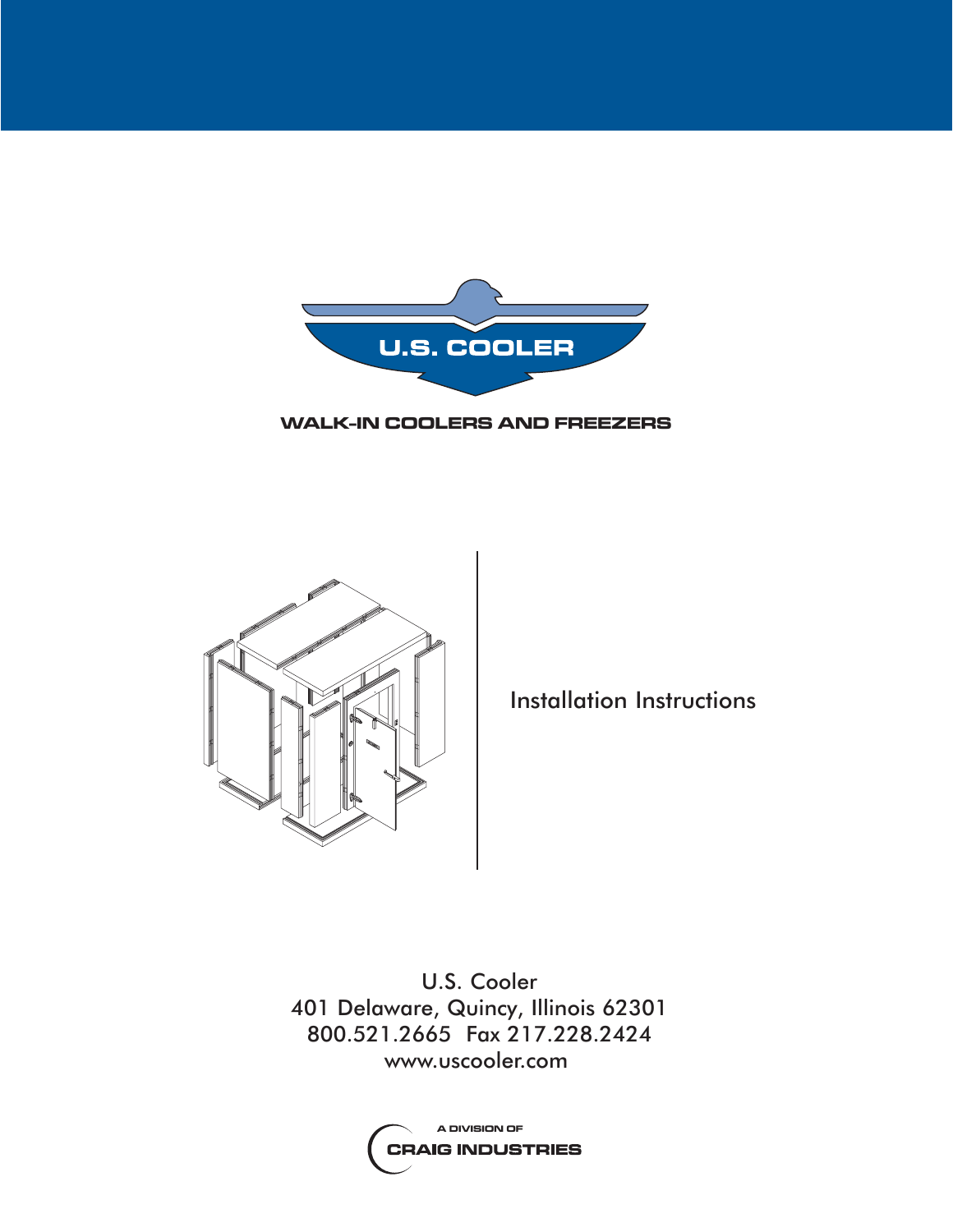# Installation Instructions















## **General:**

- Check bill of lading for correct number of skids.
- Put on gloves before handling any panels.
- Check and report to trucking company and U.S. Cooler any damaged or missing items immediately.
- Remove packing list at end of skid and installation pack on door.
- Locate freezer/cooler drawing in installation pack **(see figure 1)** along with cam wrench (large L shaped allen wrench).

#### **Tools Required:**

- Cam-lock wrench (Provided)
- Gloves for handling panels
- Caulk gun and NSF silicone caulk
- Power drill with phillips driver and 1/8" drill bit
- Rivet Gun
- 1/2" metal drill bit

## **Floor Installation (Floored Units):**

Locate skid(s) that have panel numbers starting with the letter F. These are floor panels. Using chalk line, measure out and mark floor for location of box. Lay the F1 floorpanel in the location designated on the floor plan drawing **(see figure 2)**. Take the F2 floor panel and fit male side of F1 panel into female side of F2 panel. Align both ends until they are even **(see figure 3)**. Insert cam wrench into center hole on F1 panel. If hook is showing, back cam counter clockwise until you reach a stop, but do not force cam. Turn cam wrench clockwise until a solid stop is reached **(see figure 4)**. Again, do not force past stop. Check to see if F1 and F2 floor panels are firmly attached together. If not, repeat this step. Otherwise, lock remaining cams and go to next panels until all floor panels are assembled.

## **Screeding Installation (Floorless Units):**

Using chalk line, mark location of box walls according to enclosed plans **(see figure 5)**. Add  $1/2$ " to each side for screeding oversize. Lay two beads of silicon caulk within the 4" wall location **(see figure 6)**. Gray screeding can optionally be screwed down with Tapcon screws placed directly in the center of screeding **(see figure 7)**. Seal top of screeding where it contacts metal skin with NSF approved silicone caulk.

## **Wall Panels Installation:**

Start with corner wall consisting of W1 and the adjacent wall panel that forms the corner **(see figure 8)**. On floor-less walk-ins, work panels into pre-installed screeding. On floored units, place male bottom of wall panel in female groove of floor panel. Make sure the floor arrow on the wall panel is pointing down. Once panel is inserted correctly, install W2 wall panel with W1 panel, male edge will be inserted into female edge of W2 panel. Special care should be given to ensure that top edges and sides of wall panels are flush **(see figure 9)**. Take cam wrench and insert it into center hole of W1 panel. Be sure cam lock is set by first turning wrench in a counter clockwise direction until stop is felt. Do not force cam. After checking set of cam, turn wrench in a clockwise direction until stop is felt **(see figure 10)**. Again, do not force cam. Check to see if panels are firmly locked together. If not, repeat this step. If they are, finish panel installation by locking all wall cams. Do not lock the panels to the floor until all wall and ceiling panels have been locked together. Continue installing wall panels by alternating from the lowest wall number to the highest wall number. On combination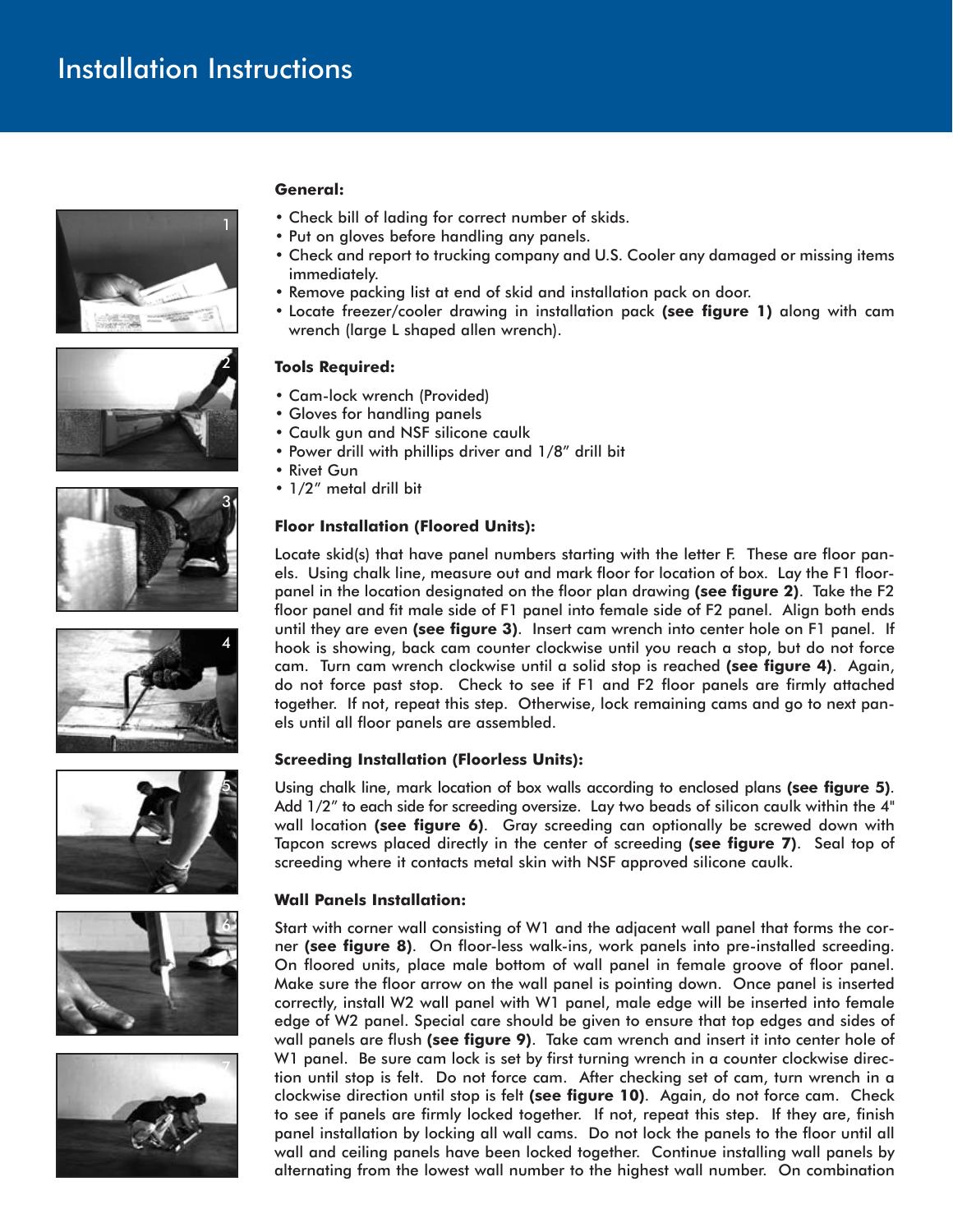units, install center wall before continuing into cooler section. If the floor is uneven, adjustments must be made to ensure wall panels are flush at the top. When installing door panel, remove door by lifting door in an upward direction on panel and set aside until the frame is installed.

## **Door Installation:**

Doors on rapid ship units can be installed in any of the standard full size wall panel locations, while special order units have fixed door locations. A door threshold hold down bar must be installed in the floor panel where the door is going to be installed. Place the hooks of the door threshold hold down bar, with the hooks going in the same direction of the cams, in to the slots on the cams. The hook on the bar should contact the pins in the cams. Gently tap the hold down bar in the direction of the cams and hooks until it quits moving, locking it in place with the cam hooks (approx.  $1 \frac{1}{2}$ "). Continue installation of wall panels.

## **Ceiling Panels Installation:**

Once wall panels are installed, proceed with C1 ceiling panel by placing it in location according to drawing **(see figure 11)**. Align it so it is even on all edges. Many times uneven floors may cause ceiling to either be slightly bigger or smaller than wall panels. If this is the case, split the difference. All panels are made to allow adjustments due to varying installation conditions. Lock all cams according to previous instruction. After locking C1 panel, lift C2 panel into location so male side of C1 fits into female side of C2. Line up both ends and lock all cams **(see figure 12)**. Continue installing ceiling panels from smallest number to largest number.

# **Door Adjustments:**

After all panels have been installed, close walk-in door. If the door does not shut correctly, verify that the reveal between the door and frame is even around the perimeter **(see figure 13)**. A reveal that increases or decreases across the top of the door indicates one leg of the door frame is lower than the other and will need to be shimmed to correct the condition. The door and frame should be flush around the perimeter. If one corner of the door protrudes from the frame, it indicates that the bottom of one door leg is not aligned with the other leg & the frame has a slight twist. Unlock the cams around the perimeter of the frame and move the door leg in or out to correct the condition, then re-lock the cams. Once box is completely installed and door alignment is verified, screw the threshold down to the threshold hold down bar on floored boxes and to the floor on floorless boxes with the stainless steel screws provided. On floorless units, attach Lshaped hold down bracket to door legs and floor **(see figure 14)**.

# **Caulking Instructions:**

It is advisable, but not absolutely necessary, to caulk all joints inside walk-in. This will provide for an even better sealed unit. Use NSF approved silicone type caulking.

# **Rain Roof Installation:**

Install evaporator coil prior to rain roof installation and silicone caulking around the carriage bolt heads to avoid perforating the rain roof. For rain roof installation, place vinylroofing material, with flaps underneath, on top of walk-in across narrow end. Allow 6" of vinyl to lap over each of the three sides. Carefully unroll vinyl material across walkin until vinyl flap falls into position. Take a stainless steel screw and square plate and